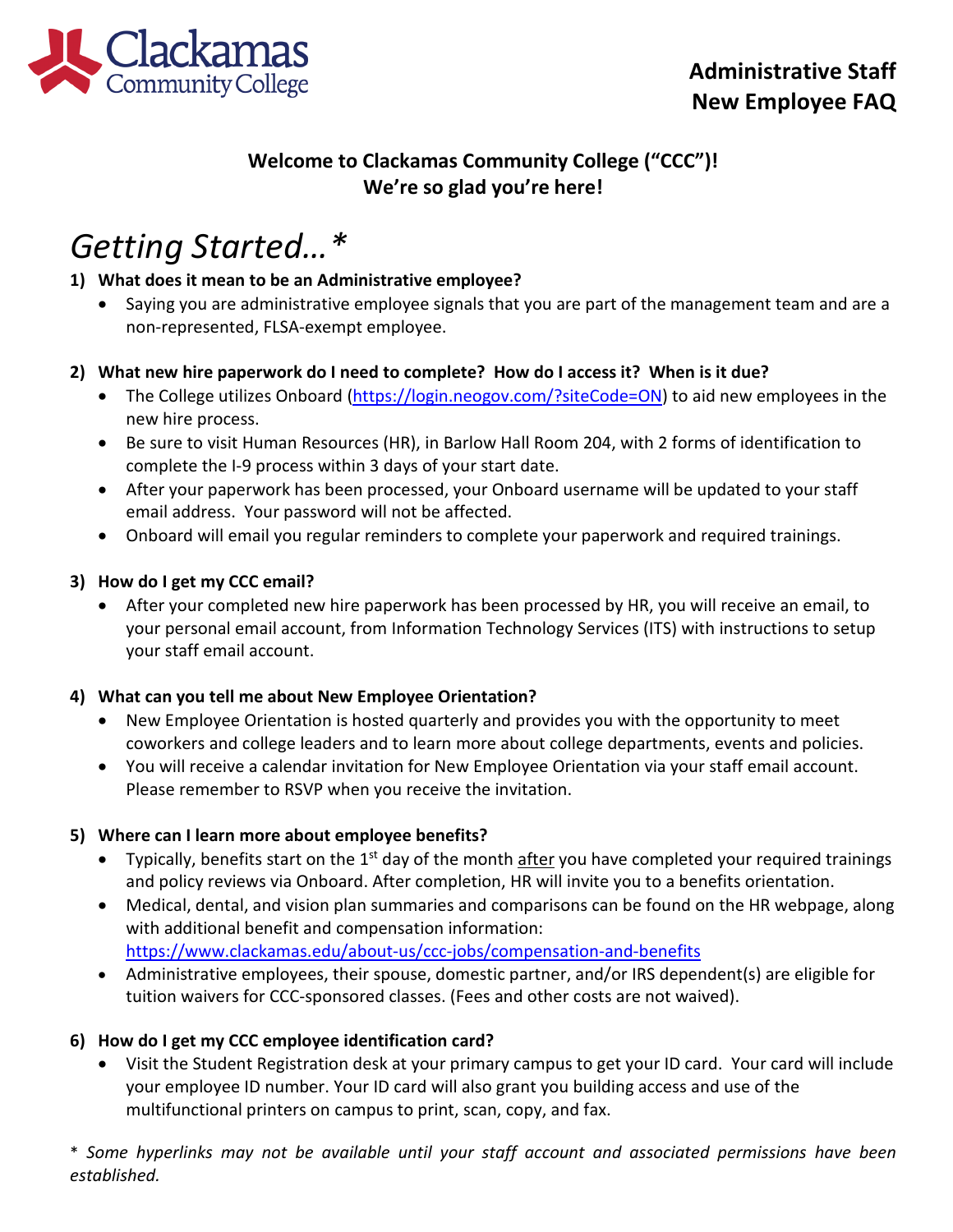

# *Getting Ahead…\**

### **7) What do I need to know about probation?**

• Administrative employees serve a 2-year probation. More information regarding probation can be found in the Administrative Employee Handbook here: <https://www.clackamas.edu/about-us/ccc-jobs/employee-and-supervisor-information>

### **8) How and when do I get paid?**

- Pay periods run from the  $20^{th} 19^{th}$  of each month, and pay day is the last workday of each month.
- Administrative employees submit time cards via myClackamas by the 19<sup>th</sup> of each month.
- Copies of your pay stub are available via myClackamas > Employee Information > Pay Advice.
- Salary increases generally happen on July  $1<sup>st</sup>$  of each year. Increases may include a cost of living adjustment and step movement. Increases happen in alignment with the salary schedule that is available on the HR webpage.

<https://www.clackamas.edu/about-us/ccc-jobs/compensation-and-benefits>

### **9) What type of time off do I get at CCC?**

| Time off accrual for administrative employees |                |                        |                |  |  |
|-----------------------------------------------|----------------|------------------------|----------------|--|--|
| <b>Type</b>                                   | <b>Accrual</b> | <b>Available when?</b> | Limitation/Cap |  |  |
| <b>Vacation Leave</b>                         | 16 hours/month | Upon hire              | 384 hours      |  |  |
| Sick Leave                                    | 8 hours/month  | Upon hire              | None           |  |  |
| Personal Leave                                | 32 hours/year  | Upon hire              | 32 hours/year  |  |  |

| <b>College observed holidays</b> |                         |  |                 |                            |  |
|----------------------------------|-------------------------|--|-----------------|----------------------------|--|
| <b>Month</b>                     | Holiday                 |  | <b>Month</b>    | Holiday                    |  |
| January                          | -New Year's Day         |  | September       | -Labor Day                 |  |
|                                  | -Martin Luther King Day |  |                 |                            |  |
| February                         | -President's Day        |  | <b>November</b> | -Veterans' Day             |  |
|                                  |                         |  |                 | -Thanksgiving              |  |
|                                  |                         |  |                 | -Friday after Thanksgiving |  |
| May                              | -Memorial Day           |  | <b>December</b> | -Working day before or     |  |
| July                             | -Independence Day       |  |                 | after Christmas            |  |
|                                  |                         |  |                 | -Christmas                 |  |

• Summer Schedule is from the first week of summer term through Labor Day weekend. During Summer Schedule, the College shifts to a 4-day, 9-hour per day workweek (36 hours). The College is closed Fridays. Administrative employees receive their regular pay during summer schedule.

### **10) How can I learn more about access to professional development opportunities?**

• Administrative employees have access to professional development funds through Human Resources. More information can be found in the Administrative Employee Handbook here: <https://www.clackamas.edu/about-us/ccc-jobs/employee-and-supervisor-information>

\* *Some hyperlinks may not be available until your staff account and associated permissions have been established.*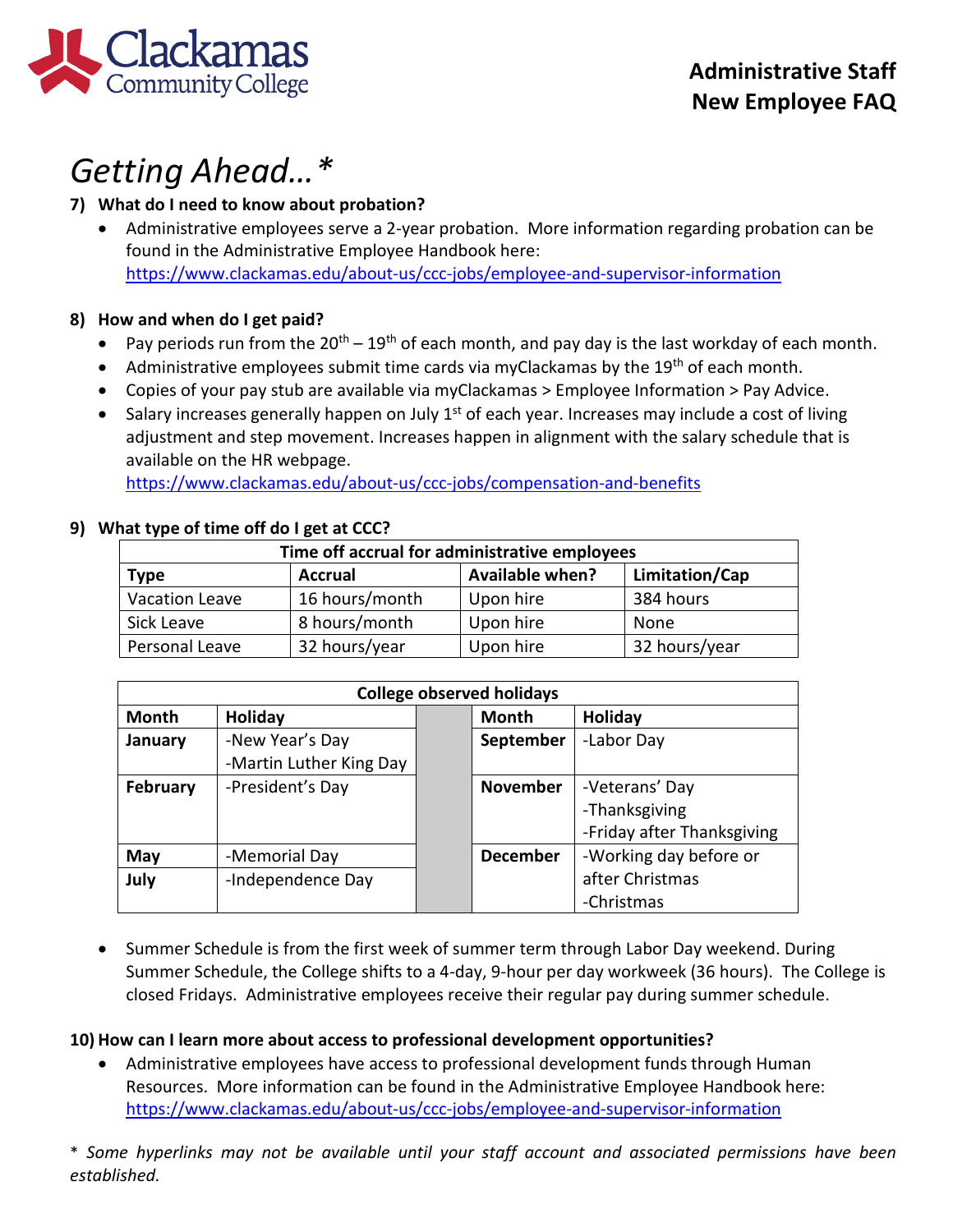

# *Getting Assistance…\**

The College has a "CCC Service Desk" system for:

- **Information Technology Services (ITS)**
	- o ITS provides support for college phones, computers, and other electronic equipment.
	- o ITS can also be reached via:
		- $\blacksquare$  Phone 503-594-3500
		- Location Barlow Hall, Room 104

# • **Human Resources (HR) and Payroll**

- o HR and Payroll provide support for employees regarding their benefits, compensation, and payroll.
- o HR and Payroll can also be reached via:
	- $\blacksquare$  Phone 503-594-3300
	- Location Barlow Hall, Room 204

# • **College Relations and Marketing (CRM)**

- o CRM assists with marketing materials, business cards, name badges, and website support.
- o CRM can also be reached via:
	- $\blacksquare$  Phone 503-594-3017
	- Location Barlow Hall, Rooms 223-233
- **Facilities**
	- o Facilities can assist with furniture needs and general repairs.
	- o Facilities can also be reached via:
		- $\blacksquare$  Phone 503-594-6791
		- **Location Lewelling**

# • **Duplication**

- $\circ$  Duplication offers a range of copy and bindery services for campus printing.
- o Duplication can also be reached via:
	- $\blacksquare$  Phone 503-594-6788
	- **Location Lewelling**

**CCC Service** Desk

To access the Service Desk visit [support.clackamas.edu](https://clackamas.teamdynamix.com/TDClient/Home/) or click on this logo on your CCC computer's Desktop:

# **11) How can I learn more about policies and processes at the College? What resources are available to me to learn more about the College?**

- You will be assigned several tasks in Onboard asking you to review important policies and procedure, as well as several employee trainings.
- Additional resources you may find helpful:
	- o HR Information network drive I:\HR Information
	- o Board Policies <http://policy.osba.org/clackcc/>
	- o CCC's Vision, Mission, Core Themes and Strategic Initiatives <https://www.clackamas.edu/about-us/vision-initatives>

\* *Some hyperlinks may not be available until your staff account and associated permissions have been established.*